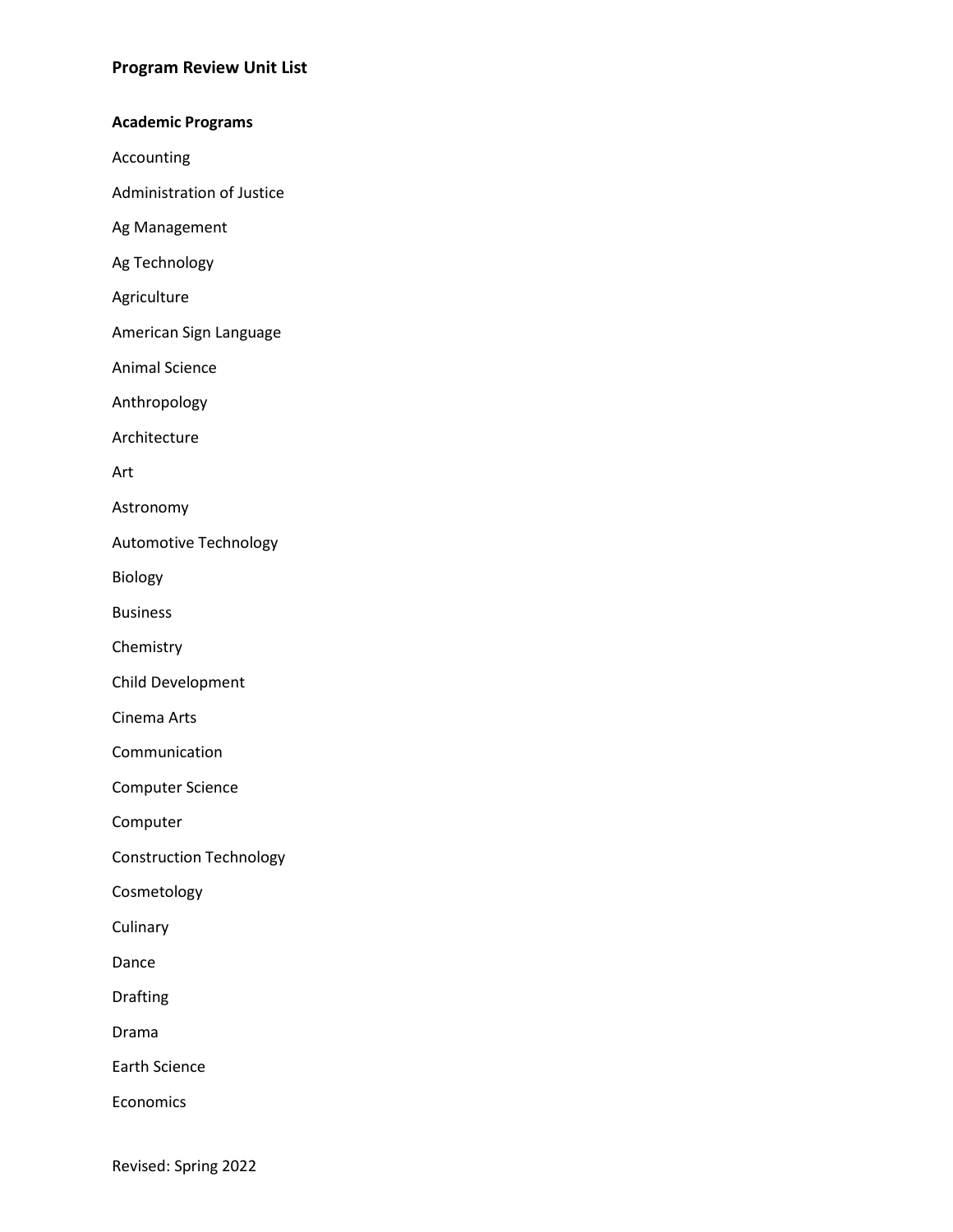Education Electrician Training Electronics Emergency Medical Technician Engineering English Environment Control Technology ESL Ethnic Studies Fashion Fire Technology Geography Geology Graphic Design Health and Wellness History Human Services Industry and Technology Information Technology Intercollegiate Athletics Journalism Kinesiology Learning Assistance Learning Resource Center Linguistics Mathematics Music Natural Sciences Nursing

Revised: Spring 2022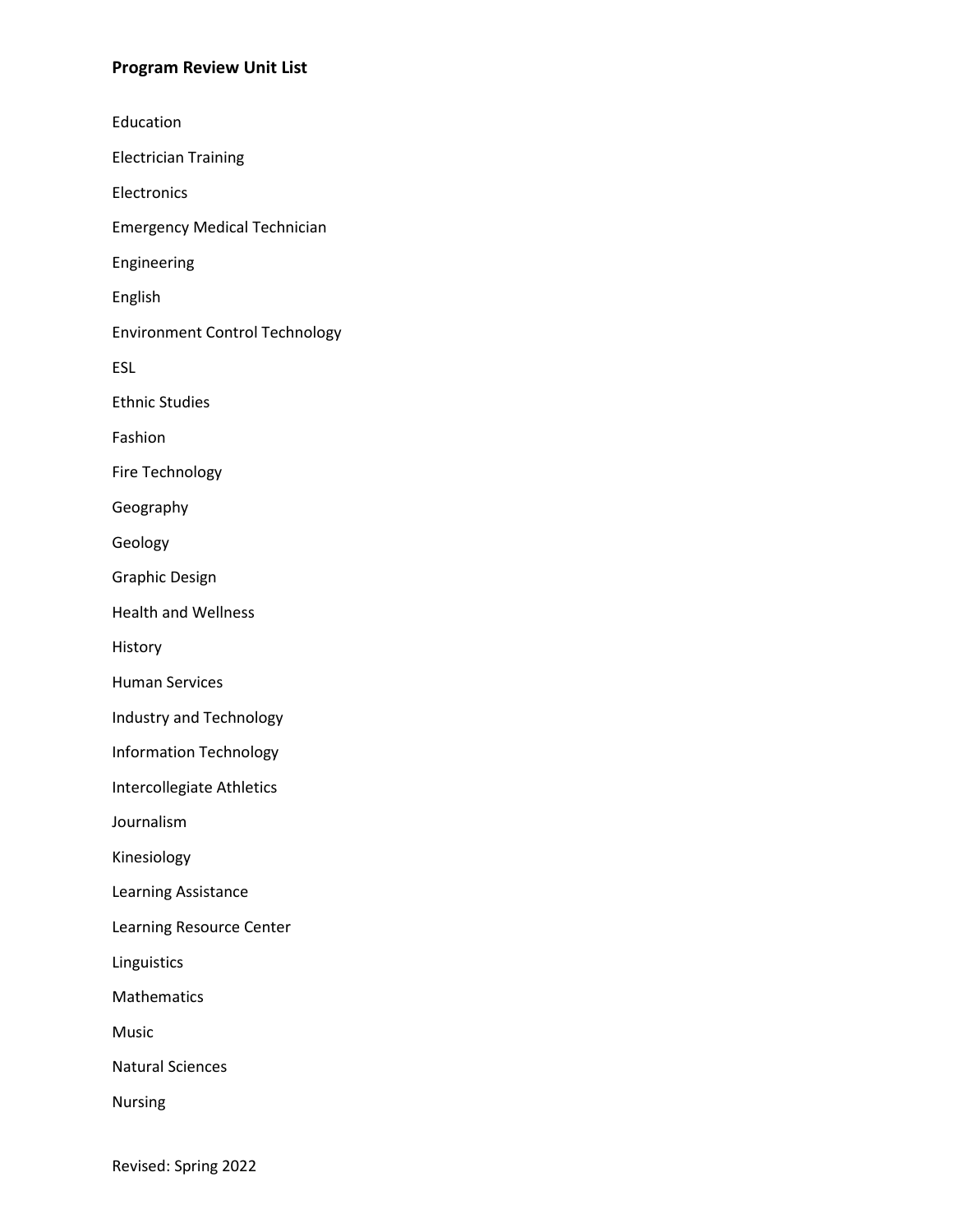Nutrition Foods

Ornamental Horticulture

Paralegal

Pharmacy Technician

Philosophy

Physical Education

Physical Sciences

Physical Therapy Assistant

Physics

Plant Science

Police Science

Psychology

Sociology

Spanish

Sports Medicine

Veterinary Technician

Welding

Work Experience

Writing Center

#### **Administrative**

Facilities

Fiscal Services

Food Services

Technology Services

Training Resource center

### **President's Office**

Foundation

Revised: Spring 2022